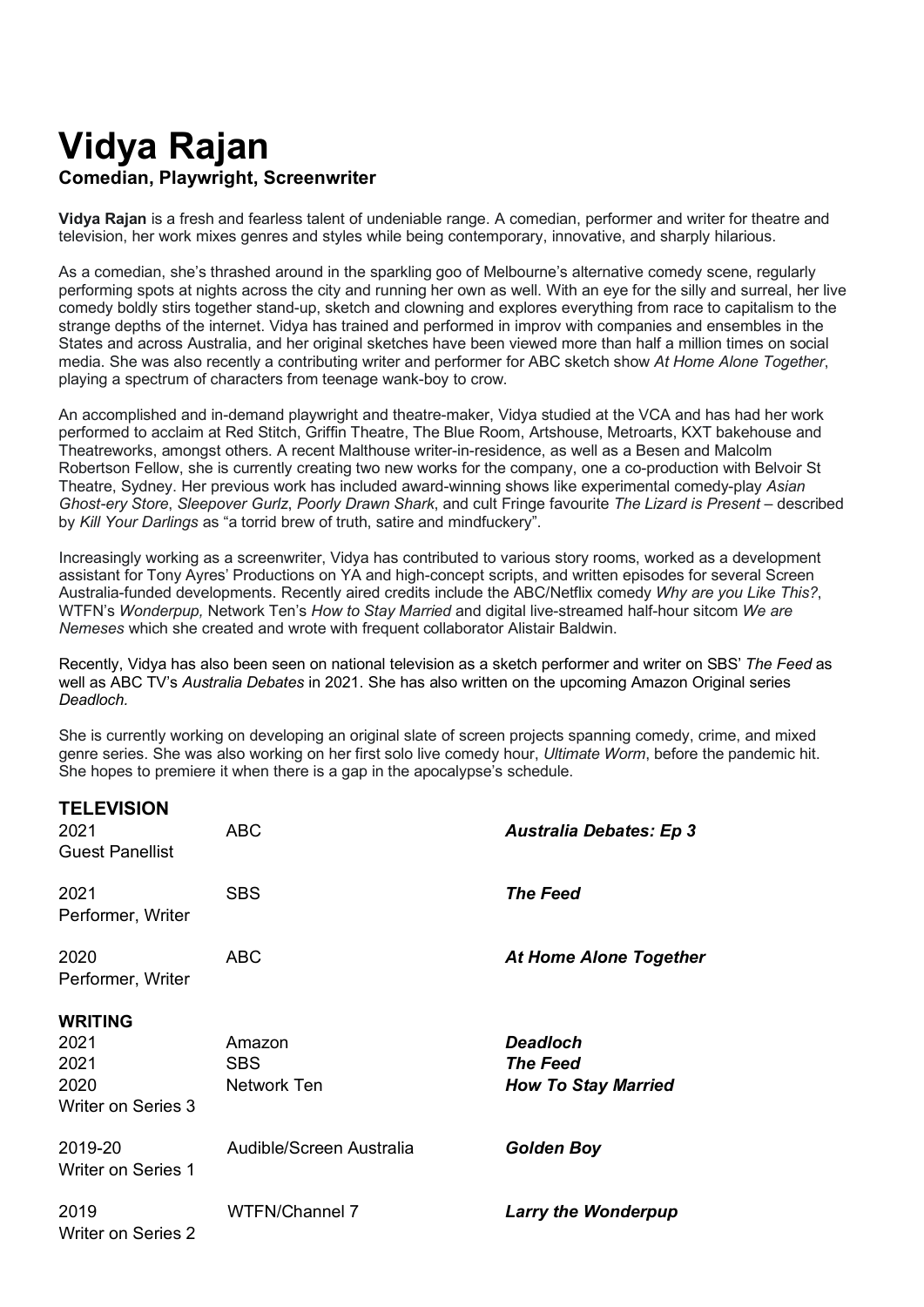| 2019<br>Additional writer (1 Ep), pilot writer | Netflix/ABC Comedy                                                     | <b>Why Are You Like This?</b> |
|------------------------------------------------|------------------------------------------------------------------------|-------------------------------|
| 2019<br>Writer (3 Eps)                         | Screen Australia                                                       | The Zoo                       |
| 2019                                           | <b>RMITV/Channel 31</b><br>Writer and Regular Correspondent (Series 6) | <b>The Leak</b>               |

# **PLAYWRITING**

# **2020**

# **Looking for Alibrandi** *(Belvoir/Malthouse)*

Writer under commission to adapt Melina Marchetta's novel *Looking forAlibrandi* as a co-production for two major Australian theatre companies – the Malthouse Theatre in Melbourne and Belvoir Theatre in Sydney.

#### **We Are Nemeses** *(Wheeler Centre)*

Writing a one-off half-hour narrative digital comedy special with Alistair Baldwin for a live-streamed event through the Wheeler Centre.

#### **2019**

**The Lizard is Present: A Gala** *(Melbourne Fringe)* Director, Devisor, Writer.

**Batmania Bus Tour***(Melbourne Fringe)* Co-writer, Performer.

**Hurricane** *(Artshouse development withEmma Hall)* Co-writer, Performer.

**Future Perfect** *(Malthouse theatre commission)* Writer.

**Mermaids** *(La Mama development)* Dramaturg.

**Madam Nightshade's Poison Garden** *(Midsumma, Darwin Fringe)* Dramaturg, Assistant Director.

Poorly Drawn Shark *(FringeWorld, Theatreworks)* Co-creator, Dramaturg, Assistant Director.

# **2018**

**Asian Ghost-ery Store** *(Griffin Theatre,Blue Room Theatre, Melbourne Fringe, This is NotArt)* Creator, Writer, Performer.

**Sleepover Gurlz** *(Griffin Theatre, Melbourne Fringe)*

Writer, Performer, Devisor.

**The Lizard is Present** *(Happenstance)* Devisor, Director.

**The Story of Eve** *(Artshouse development)* Dramaturg.

**The Lament** *(EWFLive art program, QueenslandPoetry Festival)* Writer, Devisor.

# **2017 (and prior)**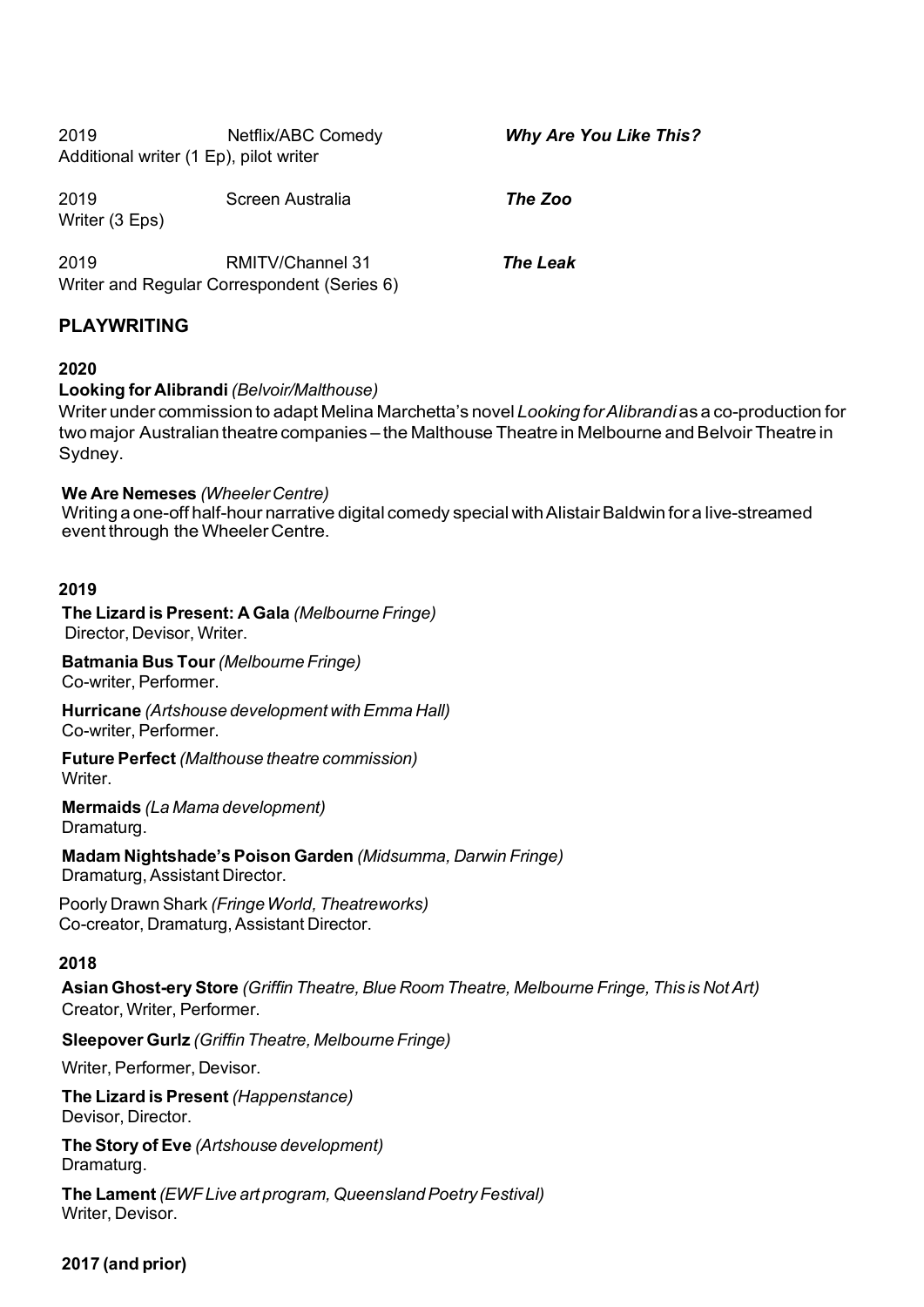**Last Night** *(WestAustralianYouth Theatre Company)* Writer.

**Genesis** (Red Stitch Theatre Playlist) – Writer.

**Congress** (All the Queen's Men) – Writer, Performer.

**A completely unified theory of you + me** *(This is NotArt)* –Performer, Director.

**Aunty** *(ASIATOPA)* Writer, Performer.

**The Shubaratnams** *(Victorian College of theArts)* Writer (2016).

**Friendquest** *(Fringe World,Paper Mountain)* Writer, Director (2015